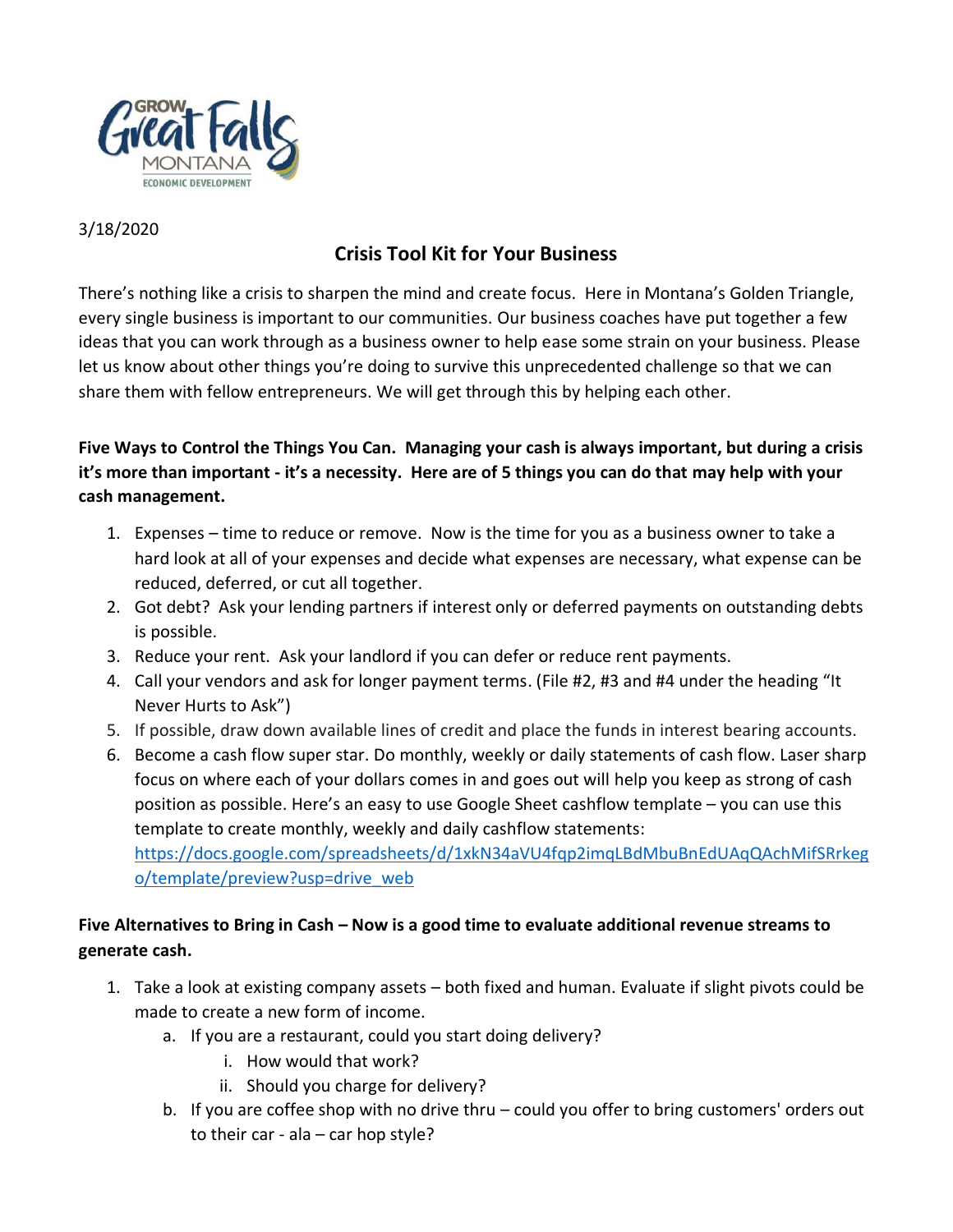- 2. Leverage technology.
	- a. If you are a restaurant or retailer, look at online ordering options with pickup or local delivery.
	- b. If you are an accountant, attorney or financial advisor checkout one of the many free or low-cost video conferencing options which allows easy "face to face" communication with your clients.
		- i. Zoom offers unlimited one on one video conferencing for free for 2 or fewer users. Paid accounts for 3 or more attendees are available.
		- ii. Uber Conference gives you free 45-minute meetings for up to 10 participants. 1. <https://www.uberconference.com/>
		- iii. There are a host of tech tools to meet this need. Skype, GoToMeeting, FaceTime, Facebook Live.
- 3. Got merchandise? Ask your customers to support you through this tough time by buying a hat, tshirt, or some other option to be fulfilled at a later date.
- 4. Send invoices digitally and allow your customers to pay without visiting your store or location. There are many low-cost online invoicing systems which allows you to send invoices and get paid online, here a just a couple:
	- a. Wave Apps,<https://www.waveapps.com/>
	- b. Invoicely,<https://invoicely.com/>
- 5. Offer discounts. The 2 10 Net 30 payment term would allow payment at a 2% discount if paid within 10 days, full payment due within the normal 30-day term...or whatever your receivable period normally is.

## **Five Marketing and Promotion Options – During these crazy times being transparent and speaking to your customers is as important as ever.**

- 1. Communicate honestly. Speak to your customers directly through social media, direct marketing, or direct email. Create daily points of contact and let them know what steps you are taking to keep your employees and customers safe.
- 2. Call to action. If you don't ask, you probably won't receive. Ask customers to support your business. Tell them how to best support you.
- 3. Offer gift certificates as a way for patrons to support you now. Let your customers know that they can purchase gift cards or gift certificates from you now for use at a later date. You may want to consider offering discounted gift cards, for example purchase a gift card with a \$100 face value for \$75. If you have a website, consider adding an online store with digital gift certificates as a product. If you can't use your website for this function check out Gift Up [https://www.giftupapp.com/,](https://www.giftupapp.com/) or Square [https://squareup.com/us/en/gift-cards.](https://squareup.com/us/en/gift-cards) Don't feel like going high tech? The phone still works...just create a system to track payments and redemptions of gift certificates.
- 4. Pre-Payment. Like the gift card model, pre-payment of products and services will help you get cash in the door for fulfillment in the future. But don't do this if you're not tracking your commitments.
- 5. Focus on your existing customers. Acquiring new customer is expensive, harder, and more time consuming. Update them on changes to your business affecting them. Being proactive and